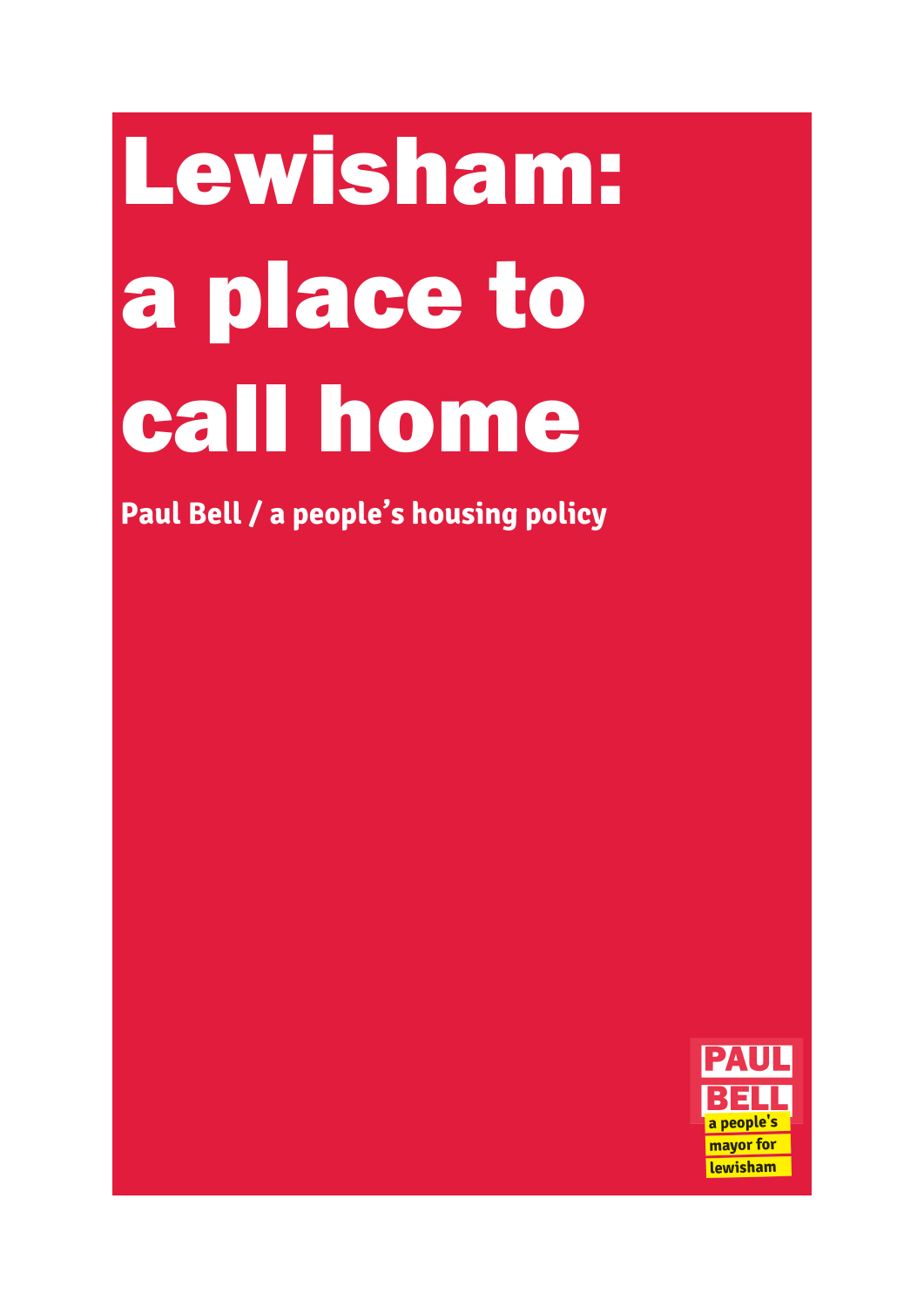# Housing as a right, not a privilege

Lewisham's Labour council has fought long and hard for more affordable homes in our borough. We can blame the chronic shortage of housing on seven years of Tory underfunding and misrule in government.

However, we are now living through the worst housing crisis since the 1940s and the only



solution is for the rampant marketisation of property in our borough to end.

That has always been my belief. It is why, in 2011, I was the only Councillor to vote against the ill-fated attempt to redevelop the land around the Millwall stadium.

Thousands in Lewisham are forced to live in poverty while our rents and living costs increase but wages stagnate. Even fire fighters at Lewisham station tell me that there are only two left who can still afford to live in our borough. This simply cannot continue, and as Mayor I'd make sure the Council's housing policy serves the many, not the few.

Paul Rele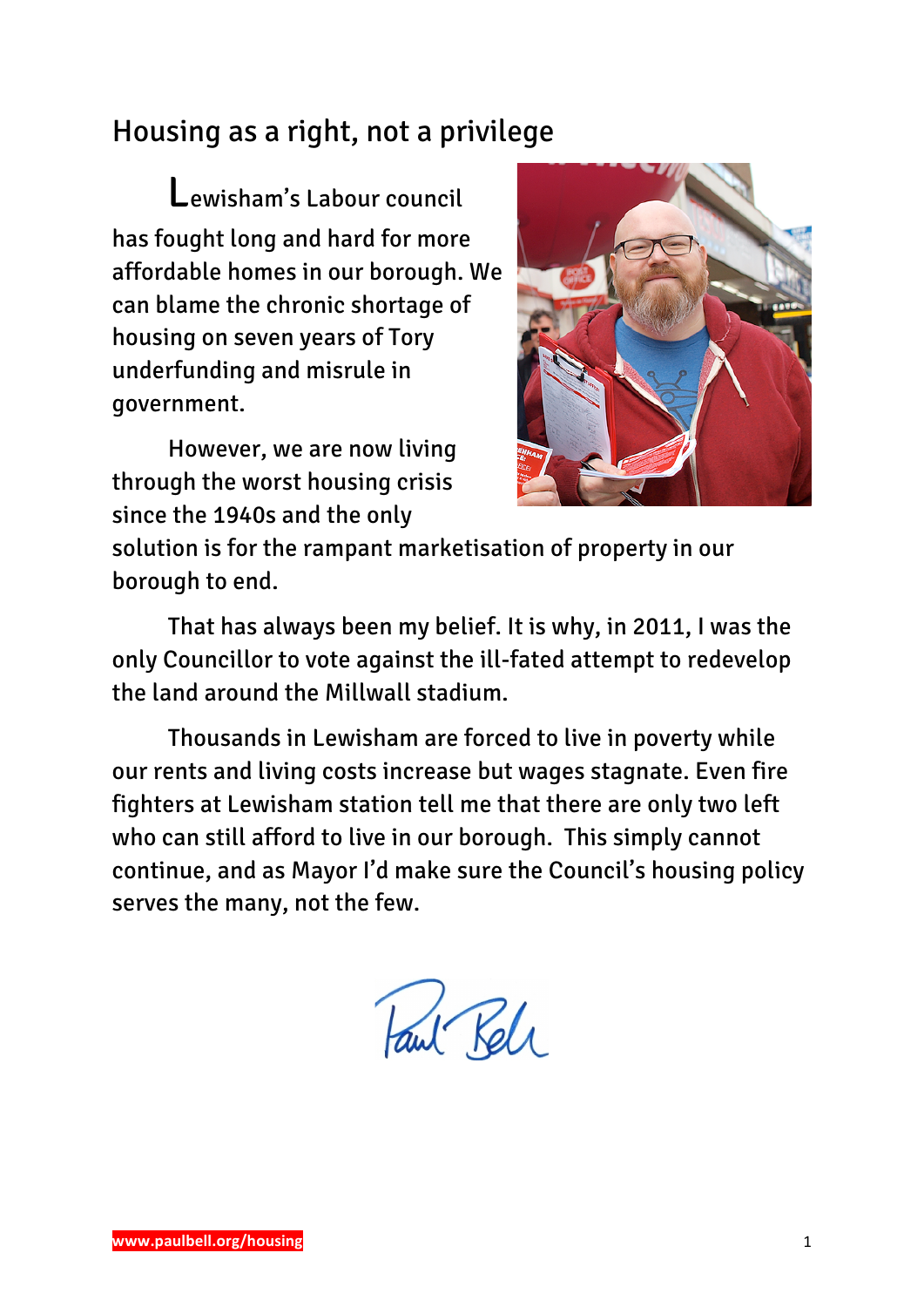## **BUILDING A PLACE TO CALL HOME**

- I will build 800 new Council homes, that is social housing the Council owns. I will also introduce a new scheme of 800 homes owned by the Council which will be let at a living rent to generate income. They will provide longer, more secure tenancies $^1$ . These will be let in the first instance to key workers like fire fighters, paramedics, home care workers and nurses.
- I will fight against lifeless new-build, high-rent developments that push up market rents: where existing Council housing can be renovated, we will provide good high quality homes rather than demolition.

## **TAKING BACK CONTROL OF LOCAL HOUSING**

- Lewisham has 500 families in expensive unsatisfactory bed & breakfast accommodation, yet there are 813 long-term empty dwellings in the borough, 250 of which have been empty for 2 years or more. I will increase the Council's use of compulsory purchase orders with a targeted programme focusing on longterm empty and derelict properties, as other councils have done<sup>2</sup>.
- I pledge never to sell off Council land to private developers, and will instead see it is developed in-house in the interests of the community.

<u> 1989 - Johann Barn, mars ann an t-Amhain an t-Amhain an t-Amhain an t-Amhain an t-Amhain an t-Amhain an t-Amh</u>

 $^{\rm 1}$  A percentage of the total rent will be paid back to the tenants when the tenancy ends.

 $2$  This would target 20 of the worst long-term empty or unused properties in the borough and funding for these properties can be drawn from the New Homes Bonus.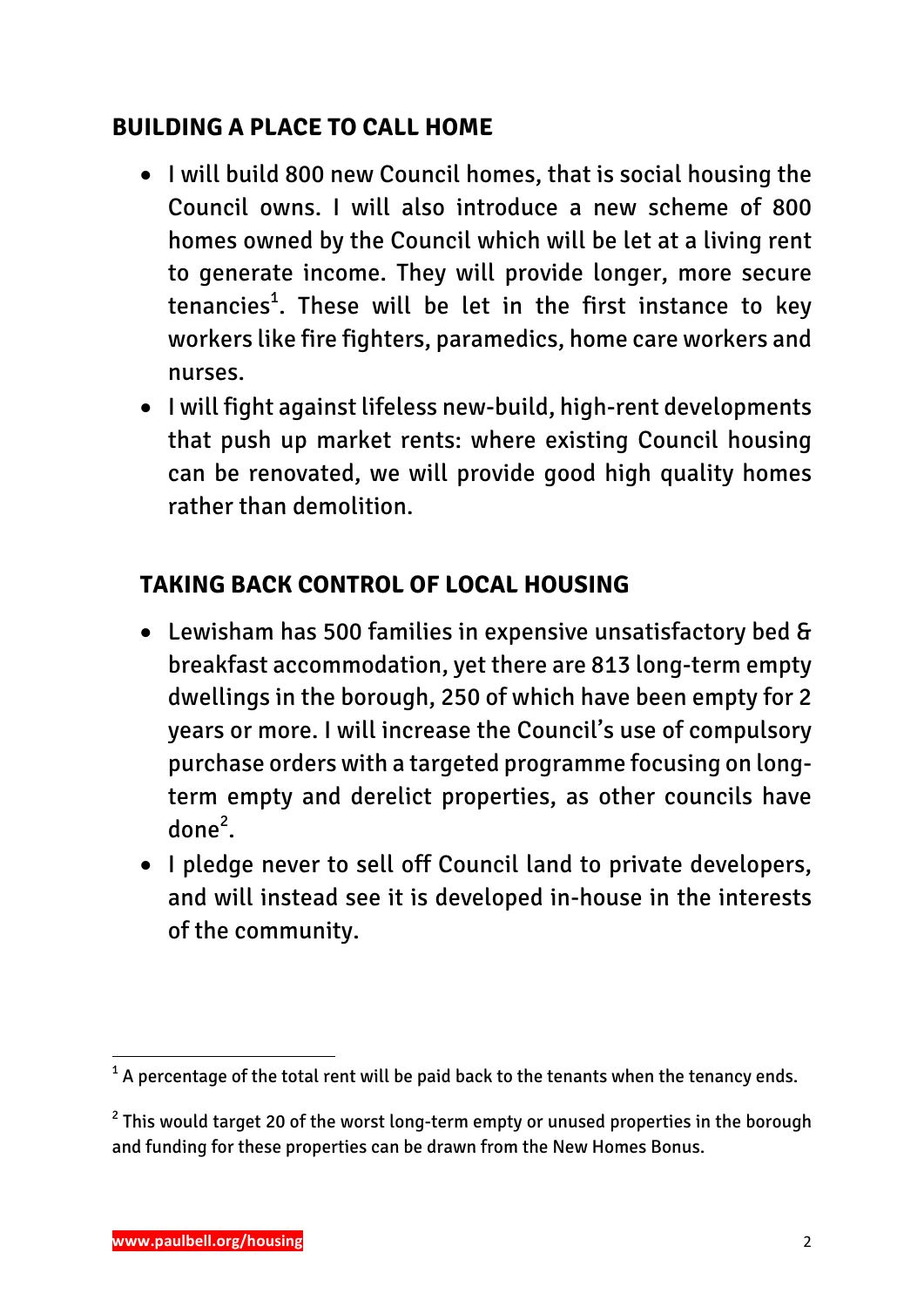- There will be no compulsory purchase in or around Millwall, or anywhere else in the borough, unless it is for the benefit of the community.
- I will look again at any current development which does not provide a suitable number of council homes, or where building work has not yet taken place.
- As Mayor I will explore alternatives to private ownership through community land trusts, self-build and co-operatives on private land, but council homes are the priority.
- I am not convinced of the argument by planners which since 2014 has prevented conversion of larger homes. This position is not sustainable in the current housing crisis. I will seek to reintroduce the previous position of planners allowing the conversion of larger homes at the threshold of 130 square metres.

# **TACKLING HOMES 'LEFT EMPTY'**

# "No-one in Lewisham should need an empty second home."

• I would draw on the experience of neighbouring Bromley in tackling empty homes, who despite being Conservative-held have also been the leading London borough on tackling empty homes $^3$ .

<u> 1989 - Johann Barn, mars ann an t-Amhain an t-Amhain an t-Amhain an t-Amhain an t-Amhain an t-Amhain an t-Amh</u>

 $3$  I will also be utilising powers contained within the Housing Act 2004 (Section 133), stepping up our existing work on empty dwelling management orders – working with owners to reach agreement on bringing their empty homes back into good repair, but where agreement cannot be reached with an owner, the council will use its controlling powers, as a last resort, to initiate an interim empty dwelling management order seeking a hearing at the Residential Property Tribunal. Many owners will respond and concentrate their minds on tackling their problematic empty property – but where they fail the Council will step in and take control of that dwelling for 7 years, repair it and house a family in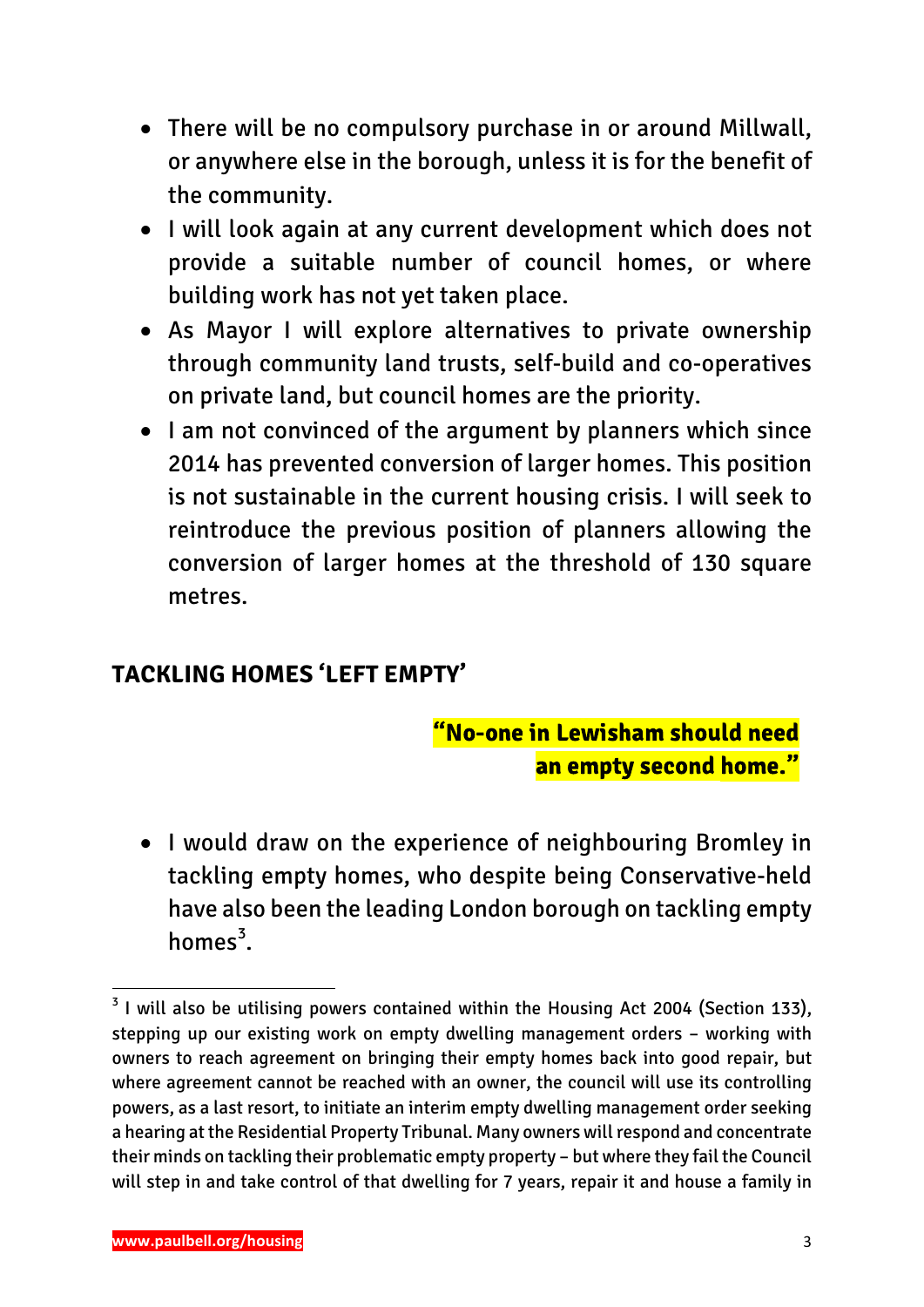- I propose to introduce a step change in our work to tackle long-term empty homes. I will recruit a new team of officers from inside the Council to deal with the appalling waste of properties standing empty while families go homeless. Currently there is only one dedicated officer in Lewisham filling this role $\sp4.$
- Where good relationships do exist, I will offer partnerships with landlords offering them empty home loans and to use the Lewisham Homes DLO to do the repair works and bring homes in disrepair back up to standard.

# **A DEDICATED HOUSING RIGHTS TEAM**

- Reinstate the five council officers who assist illegally evicted tenants back into their homes<sup>5</sup>. They would also be authorised to investigate and organise a new wave of tenants' unions, to help renters organise and protect their vital interests.
- I will name and shame any housing association for failing to provide acceptable housing management services, including publishing case studies and will see the Council investigate reports of ill practice.

<sup>&</sup>lt;u> 1989 - Johann Barn, mars ann an t-Amhain an t-Amhain an t-Amhain an t-Amhain an t-Amhain an t-Amhain an t-Amh</u> housing need. If the council are not satisfied that that home will remain occupied it will extend its control for a further 7 years.

<sup>&</sup>lt;sup>4</sup> I would allow the use of additional delegated authority powers to add to the 'tool box' of tackling empty homes, including the serving of Section 215 notices under the Town & Country Planning Act 1990 – on owners of land causing a "blight on the local amenity" of an area.

<sup>5</sup> By using the Protection from Eviction Act 1977.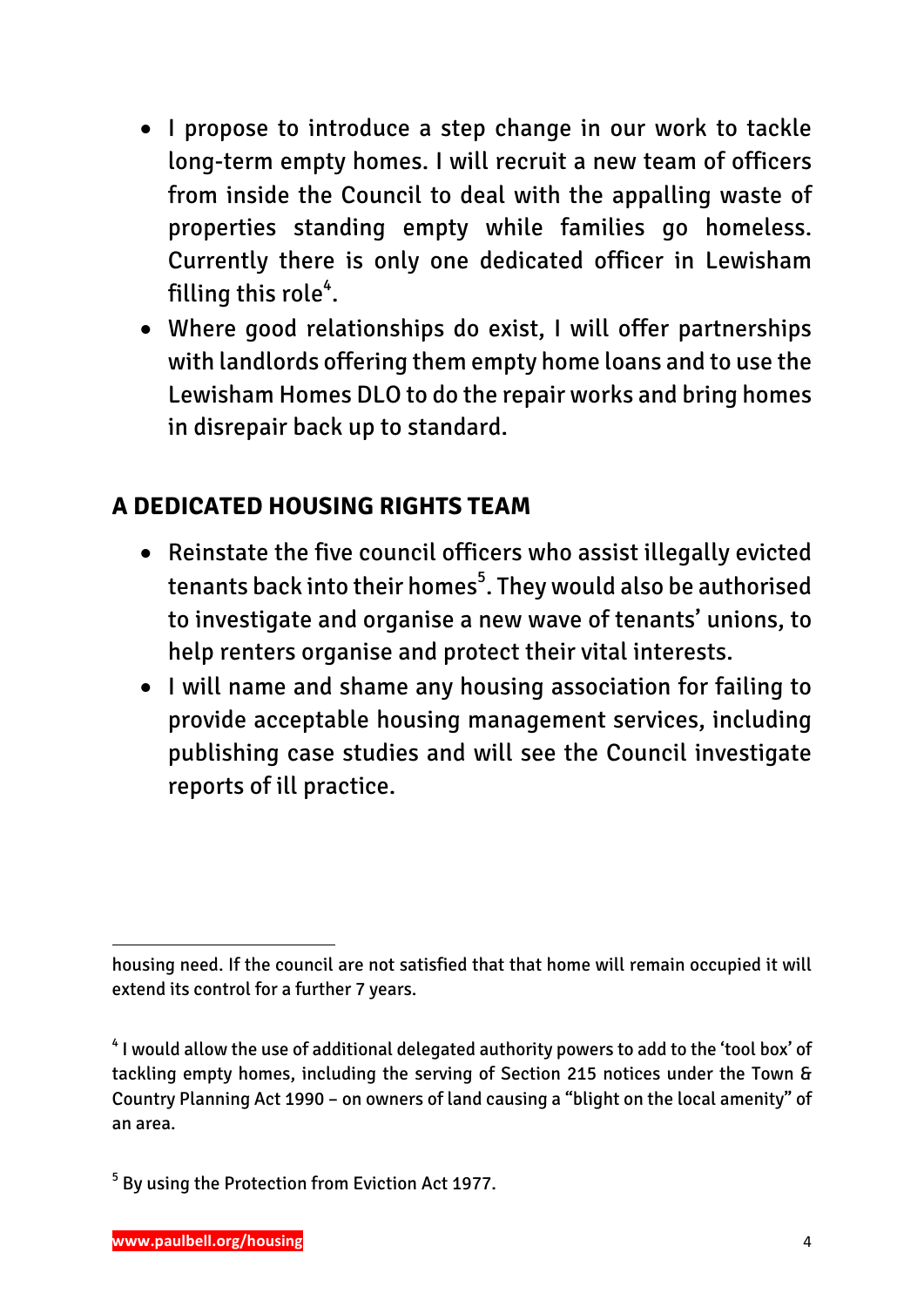## **A FIRM GRIP ON THE PRIVATE SECTOR**

- I will establish a licence scheme under which private landlords must be registered that will assist the Council in rigorously pursuing negligent landlords who leave tenants living in unacceptable conditions.
- $\bullet$  I will step up Lewisham's licensing of HMOs in the borough<sup>6</sup>.
- I will devote more resources to carrying out works in default where landlords have been served notice to effect repairs but have failed to do so. Other boroughs like Newham have been leading the way on this and we should be following their example. We need to more actively use the Law of Property Act 1925 to take possession of property where the council has been forced to take action and the cost of this action remains outstanding.

### **FIRE, HEALTH & SAFETY**

- The safety of residents is an absolute priority after the appalling tragedy at Grenfell Tower. That is why I will – in partnership with Lewisham Homes – fit sprinklers in all council tower blocks, and campaign to see them installed in private blocks.
- I will work with the Mayor of London on advocating for a hotel tax to be reinvested in the London Fire Brigade and its personnel.

<u> 1989 - Johann Barn, mars ann an t-Amhain an t-Amhain an t-Amhain an t-Amhain an t-Amhain an t-Amhain an t-Amh</u>

<sup>6</sup> The council has recently introduced HMO licensing of HMO space above commercial property – together we must do more. I propose to follow the example shown by Newham to introduce licensing of all private tenancies in the borough. This will raise standards for tenants and offer training and accreditation to all landlords.